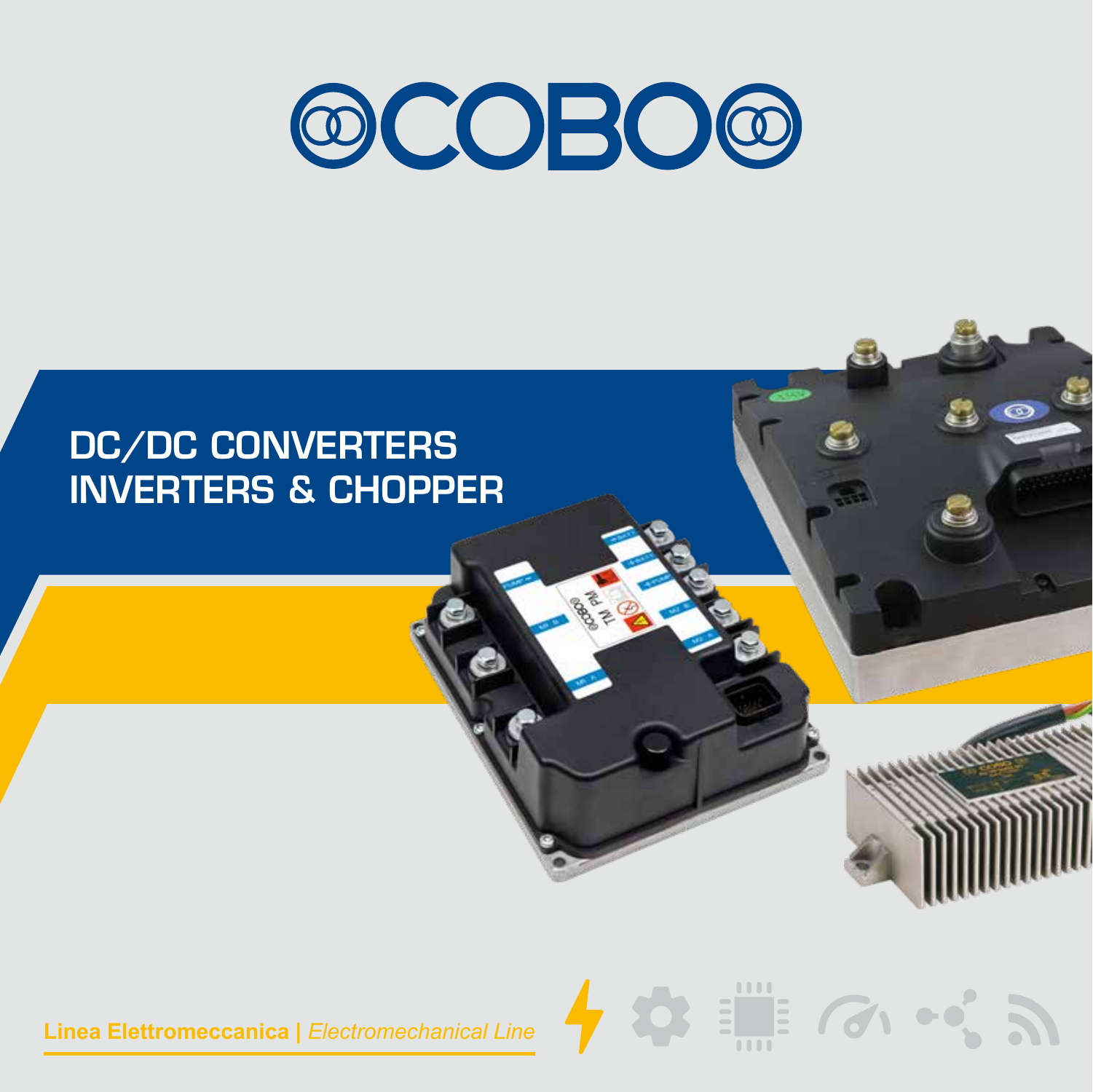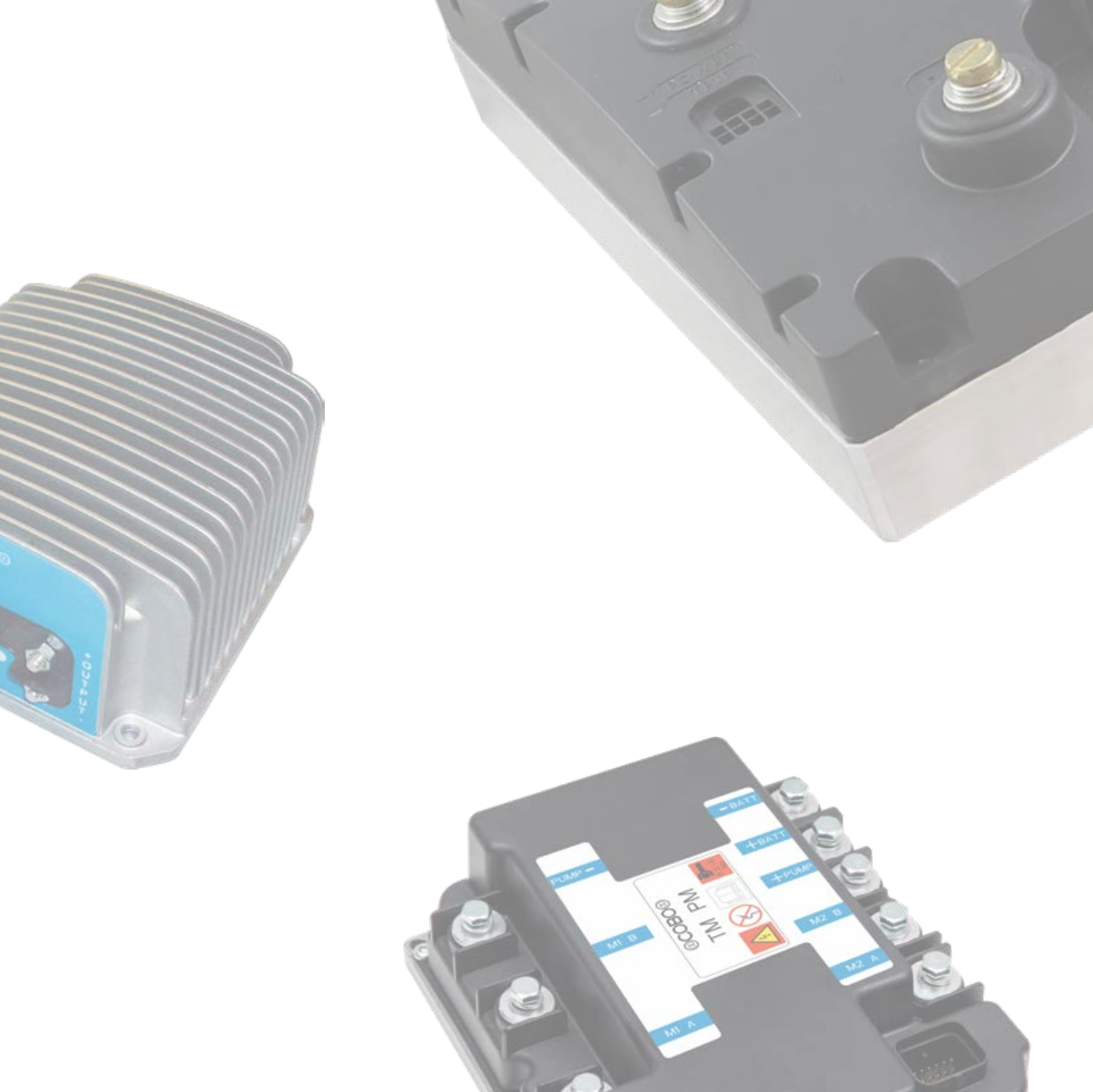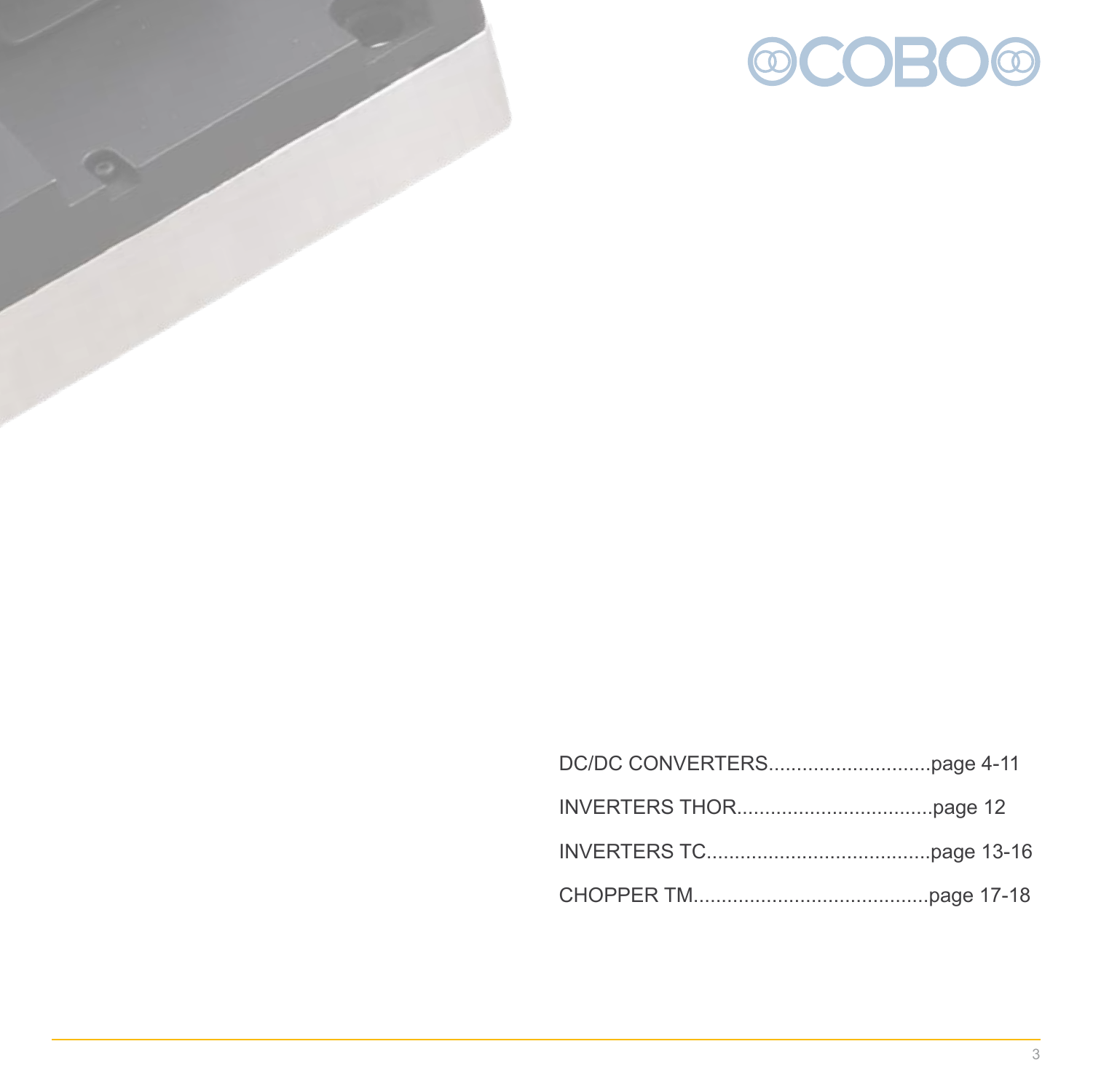



#### **DC/DC CONVERTER** LINEAR VOLTAGE REGULATOR

*12V 5V 100mA*



| <b>TECHNICAL SPECIFICATIONS</b>  |                                    |  |  |  |  |
|----------------------------------|------------------------------------|--|--|--|--|
| Input voltage                    | 12V                                |  |  |  |  |
| Output voltage                   | 5V                                 |  |  |  |  |
| Maximum current output           | 100 <sub>m</sub> A                 |  |  |  |  |
| Short circuit protected output   | Yes                                |  |  |  |  |
| Reverse polarity protected input | <b>Yes</b>                         |  |  |  |  |
| <b>Dimensions</b>                | 30mm x 51mm x 31,5mm               |  |  |  |  |
| Operating temperature            | $-20^{\circ}$ C ÷ +65 $^{\circ}$ C |  |  |  |  |
| Storage temperature              | $20^{\circ}$ C ÷ +85 $^{\circ}$ C  |  |  |  |  |
| Sealing degree                   | <b>IP66</b>                        |  |  |  |  |
| Connector                        | JWPF 3 pins                        |  |  |  |  |

| <b>Purchase code</b><br>Drawing code | Pkg<br>Q.ty | 20 | 1030773<br>34.0188.0000 |  |  |  |
|--------------------------------------|-------------|----|-------------------------|--|--|--|
| Input voltage                        |             |    | 12V                     |  |  |  |
| Output voltage                       |             |    | 5V                      |  |  |  |
|                                      |             |    |                         |  |  |  |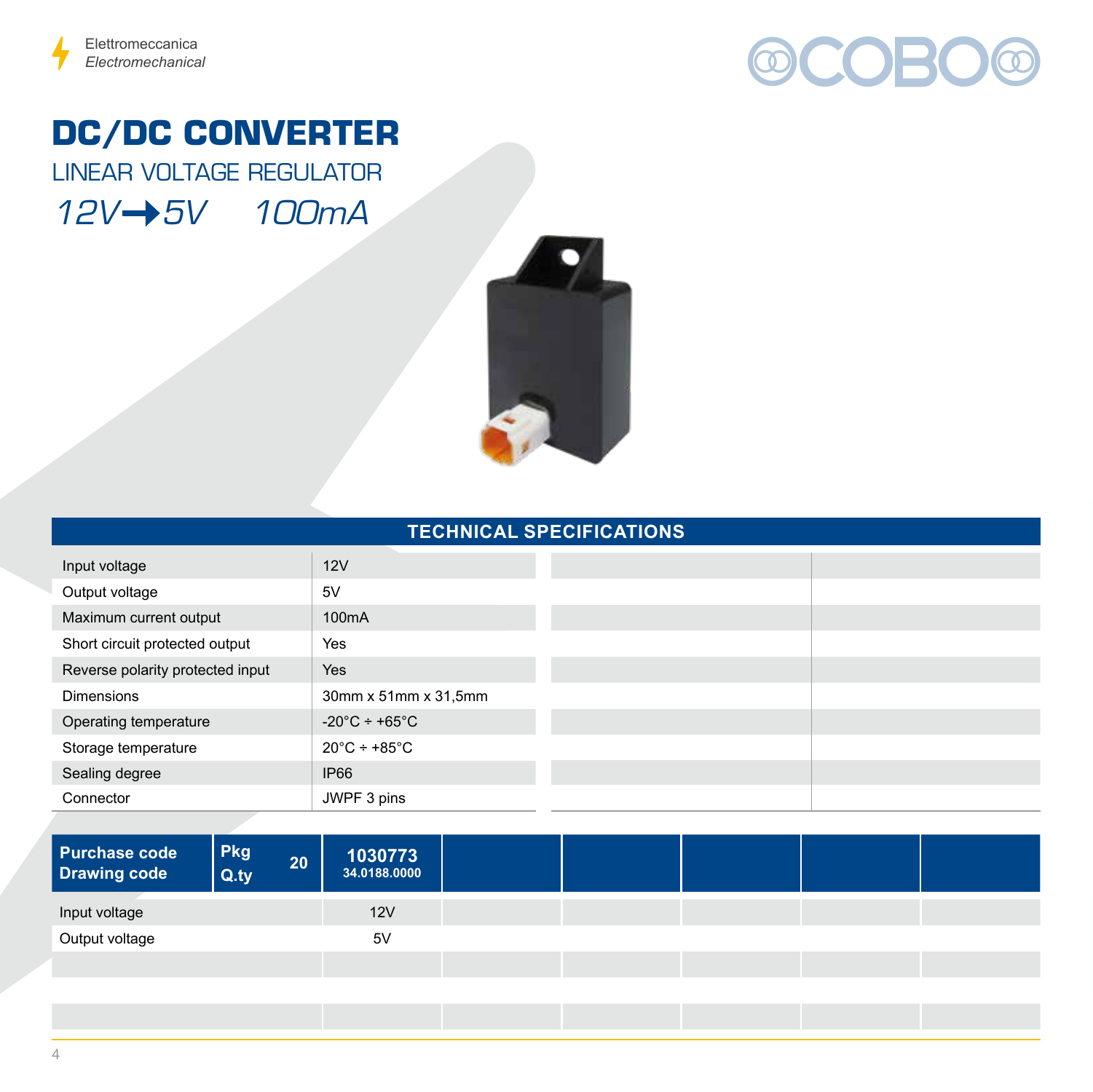



## **DC/DC CONVERTER** VOLTAGE CONVERTER *24V 12V*



| <b>TECHNICAL SPECIFICATIONS</b>       |                                    |                |             |  |  |  |
|---------------------------------------|------------------------------------|----------------|-------------|--|--|--|
| Input voltage                         | $19 - 30V$                         | Sealing degree | <b>IP65</b> |  |  |  |
| Output voltage                        | $13.2V \pm 1.5V$                   | Connector      | AMP 3 pins  |  |  |  |
| Nominal current output (1 hr. rating) | 3A                                 |                |             |  |  |  |
| Nominal current                       | 3,5A                               |                |             |  |  |  |
| Stand-by current                      | 35 <sub>m</sub> A                  |                |             |  |  |  |
| Short circuit protected output        | Yes                                |                |             |  |  |  |
| Reverse polarity protected input      | <b>Yes</b>                         |                |             |  |  |  |
| <b>Dimensions</b>                     | 108mm x 35mm x 62mm                |                |             |  |  |  |
| Operating temperature                 | $-30^{\circ}$ C ÷ +60 $^{\circ}$ C |                |             |  |  |  |
| Storage temperature                   | $-40^{\circ}$ C ÷ +85 $^{\circ}$ C |                |             |  |  |  |

| <b>Purchase code</b><br><b>Drawing code</b> | Pkg<br>Q.ty | 1031509<br>39.0030.0000 |  |  |  |
|---------------------------------------------|-------------|-------------------------|--|--|--|
| Input voltage                               |             | $19 - 30V$              |  |  |  |
| Output voltage                              |             | $13,2V \pm 1,5V$        |  |  |  |
|                                             |             |                         |  |  |  |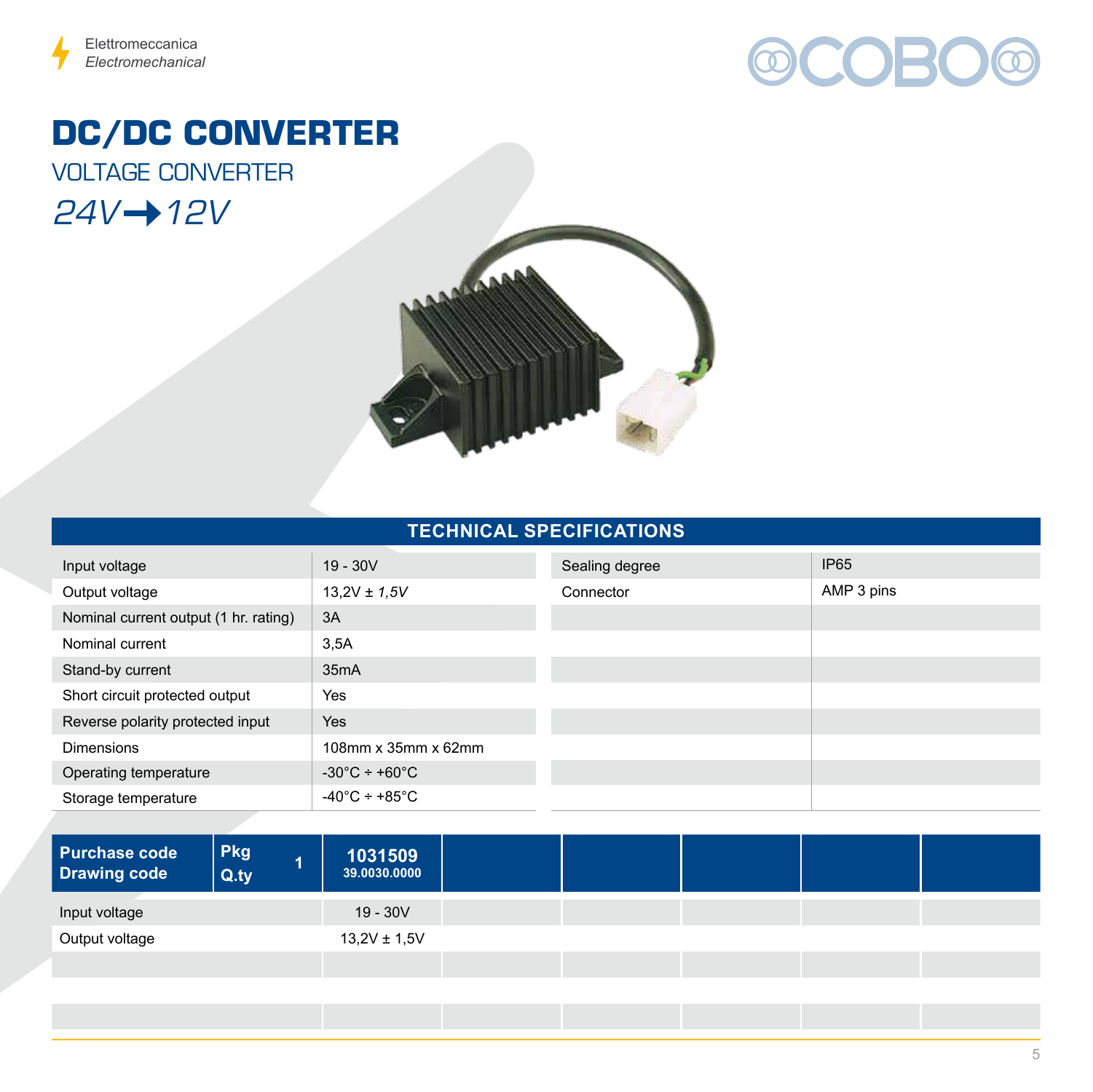

# **DC/DC CONVERTER** LINEAR VOLTAGE CONVERTER *24V 12V*



| <b>TECHNICAL SPECIFICATIONS</b>  |                                          |                |                  |  |  |
|----------------------------------|------------------------------------------|----------------|------------------|--|--|
| Input voltage                    | $16 - 32V$                               | Sealing degree | IPX <sub>5</sub> |  |  |
| Output voltage                   | $13.6 \pm 0.5V$                          | Connector      | AMP 4 pins       |  |  |
| Nominal current                  | 20A                                      |                |                  |  |  |
| Stand-by current                 | 100mA closed contact<br>1mA open contact |                |                  |  |  |
| Short circuit protected output   | <b>Yes</b>                               |                |                  |  |  |
| Reverse polarity protected input | Yes                                      |                |                  |  |  |
| <b>Dimensions</b>                | 193,8mm x 41,5mm x 97,6mm                |                |                  |  |  |
| Operating temperature            | $-30^{\circ}$ C ÷ +80 $^{\circ}$ C       |                |                  |  |  |
| Storage temperature              | $-40^{\circ}$ C ÷ +85 $^{\circ}$ C       |                |                  |  |  |

| <b>Purchase code</b><br><b>Drawing code</b> | Pkg<br>Q.ty | 1031511<br>39.0031.0000 |  |  |  |
|---------------------------------------------|-------------|-------------------------|--|--|--|
| Input voltage                               |             | $16 - 32V$              |  |  |  |
| Output voltage                              |             | $13,2V \pm 1,5V$        |  |  |  |
|                                             |             |                         |  |  |  |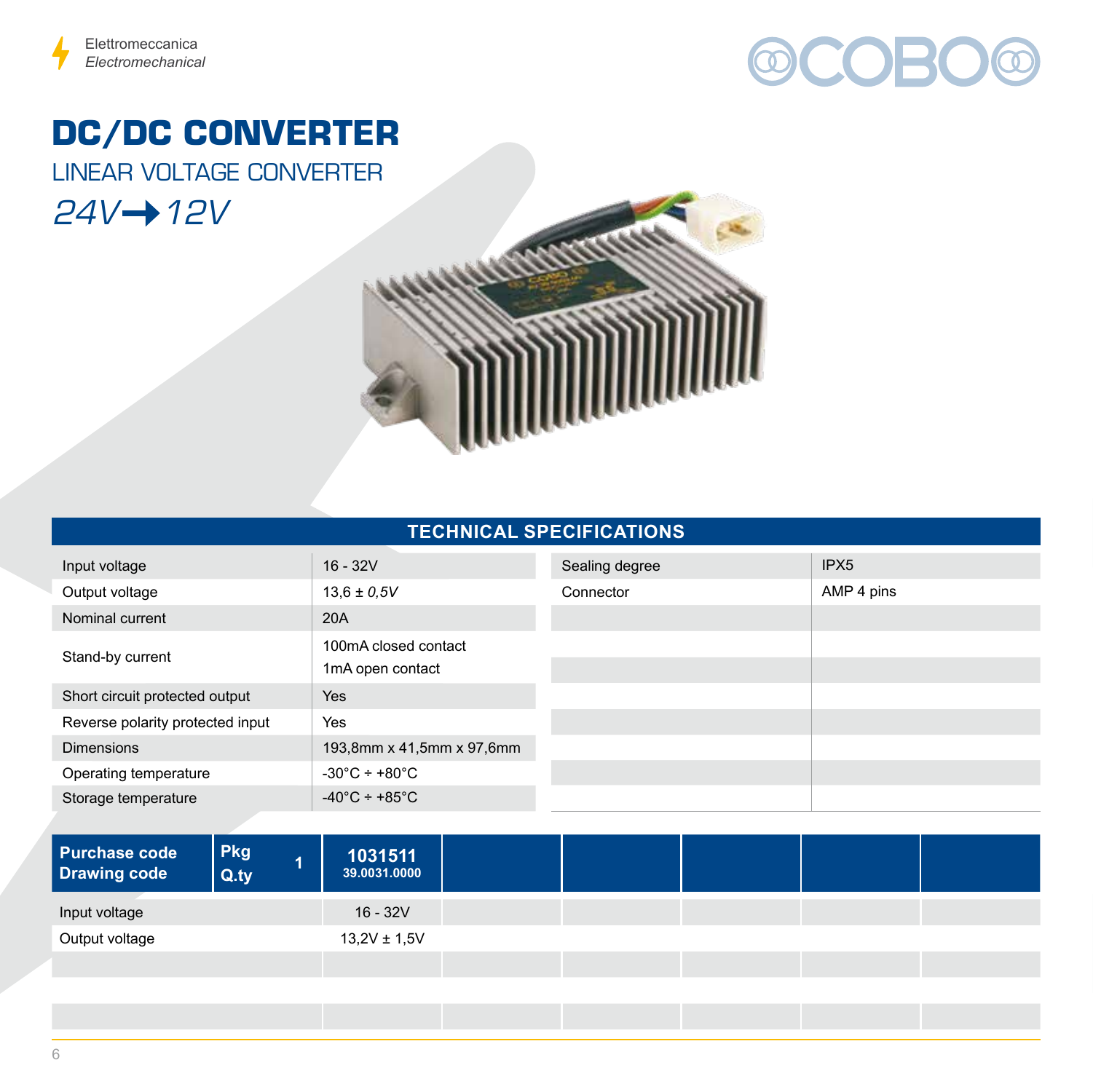



## **DC/DC CONVERTER** VOLTAGE CONVERTER *24V 12V*

| <b>TECHNICAL SPECIFICATIONS</b>       |              |                       |                                    |  |  |  |
|---------------------------------------|--------------|-----------------------|------------------------------------|--|--|--|
| Input voltage                         | $18 - 32V$   | Maximum peak power    | 130W                               |  |  |  |
| Output voltage                        | 13.5V        | Nominal power rating  | 100W                               |  |  |  |
| Maximum current                       | 10A          | Frequency             | 62kHz                              |  |  |  |
| Nominal current output (1 hr. rating) | 7.4A         | Shock and vibration   | <b>SAE J1378</b>                   |  |  |  |
| Output voltage regulation             | $+ / - 0.5V$ | <b>Dimensions</b>     | 110mm x 56mm x 105mm               |  |  |  |
| Output ripple voltage                 | 200mVpk-pk   | Operating temperature | $-30^{\circ}$ C ÷ +60 $^{\circ}$ C |  |  |  |
| Short circuit protected output        | <b>Yes</b>   | Storage temperature   | $-40^{\circ}$ C ÷ +70 $^{\circ}$ C |  |  |  |
| Reverse polarity protected input      | Yes          | Sealing degree        | IP64                               |  |  |  |
| Overload protection                   | <b>Yes</b>   | Connector             | <b>DEUTSCH 3 pins</b>              |  |  |  |
| Thermal protection                    | Yes          |                       |                                    |  |  |  |

| Purchase code<br><b>Drawing code</b> | <b>Pkg</b><br>Q.ty | 1031521<br>39.015.000 |  |  |  |
|--------------------------------------|--------------------|-----------------------|--|--|--|
| Input voltage                        |                    | $18 - 32V$            |  |  |  |
| Output voltage                       |                    | 13,5V                 |  |  |  |
|                                      |                    |                       |  |  |  |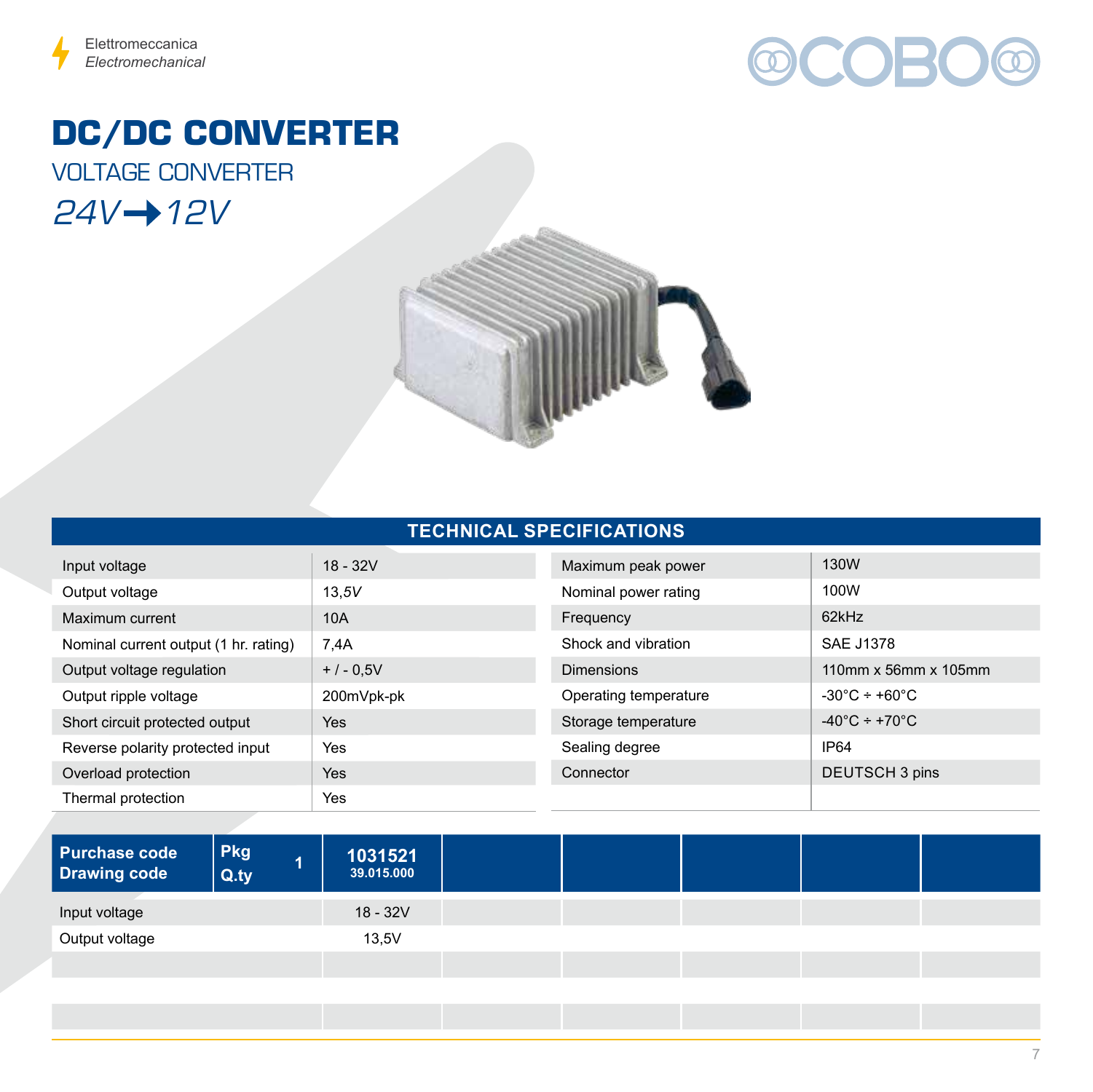



# **DC/DC CONVERTER** VOLTAGE CONVERTER *48 - 80V 24V*

| <b>TECHNICAL SPECIFICATIONS</b>       |            |                       |                                    |  |  |  |
|---------------------------------------|------------|-----------------------|------------------------------------|--|--|--|
| Input voltage                         | $48 - 80V$ | Nominal power rating  | 200W                               |  |  |  |
| Output voltage                        | 24V        | Frequency             | 62kHz                              |  |  |  |
| Maximum current                       | 10A        | Shock and vibration   | <b>SAE J1378</b>                   |  |  |  |
| Nominal current output (1 hr. rating) | 8,3A       | <b>Dimensions</b>     | 110mm x 56mm x 105mm               |  |  |  |
| Output voltage regulation             | $+/-1V$    | Operating temperature | $-30^{\circ}$ C ÷ +55 $^{\circ}$ C |  |  |  |
| Output ripple voltage                 | 100mVpk-pk | Storage temperature   | $-40^{\circ}$ C ÷ +70 $^{\circ}$ C |  |  |  |
| Short circuit protected output        | Yes        | Sealing degree        | <b>IP64</b>                        |  |  |  |
| Reverse polarity protected input      | Yes        | Connectors            | BPF 2 pins + BPM 2 pins            |  |  |  |
| Overload protection                   | Yes        |                       |                                    |  |  |  |
| Maximum peak power                    | 250W       |                       |                                    |  |  |  |

| Pkg<br>Q.ty | 1031517<br>39.013.000 |  |  |  |
|-------------|-----------------------|--|--|--|
|             | $48 - 80V$            |  |  |  |
|             | 24V                   |  |  |  |
|             |                       |  |  |  |
|             |                       |  |  |  |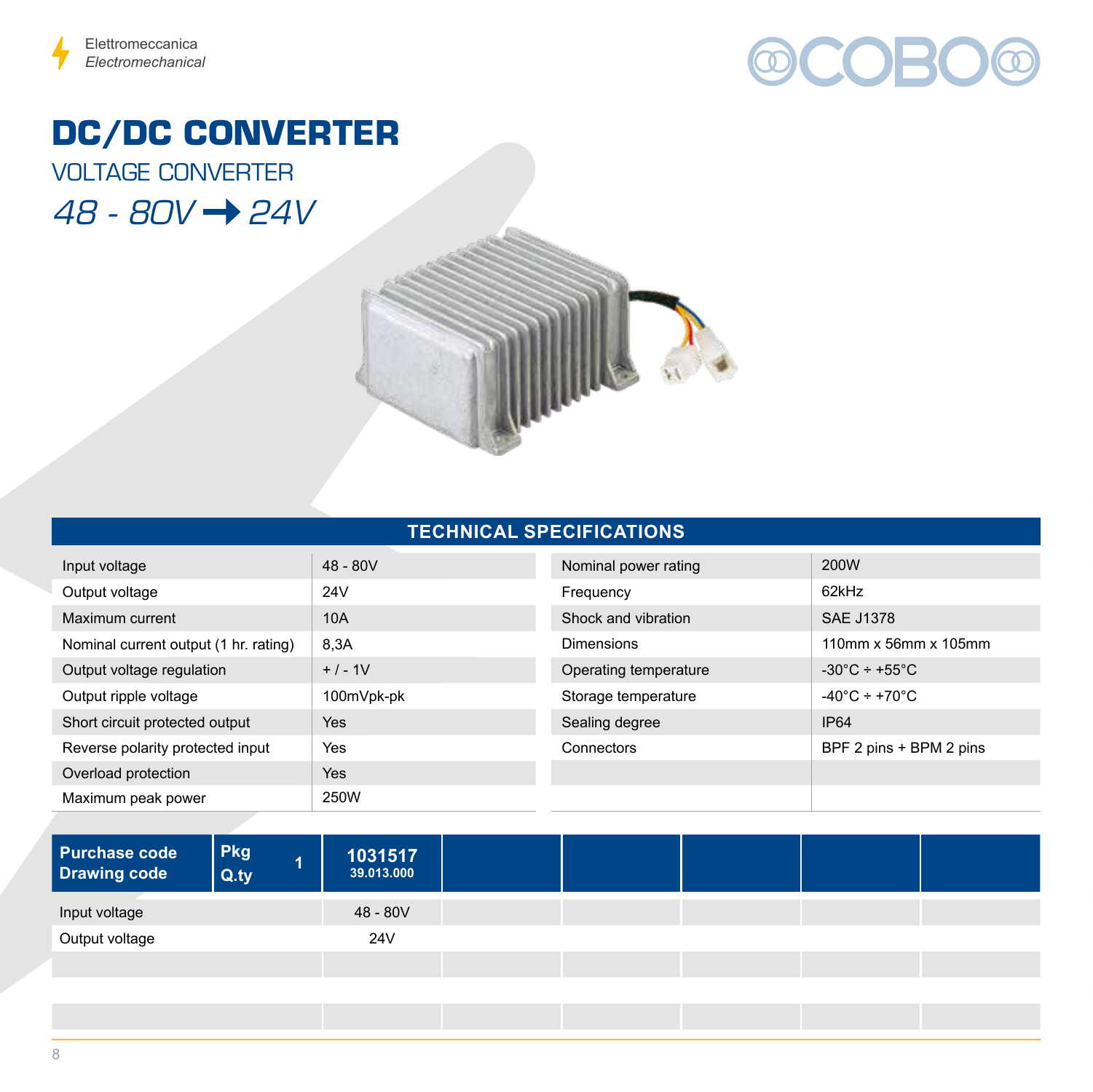



# **DC/DC CONVERTER** VOLTAGE CONVERTER *48 - 80V 24V*



| <b>TECHNICAL SPECIFICATIONS</b>       |            |                       |                                    |  |  |  |  |  |
|---------------------------------------|------------|-----------------------|------------------------------------|--|--|--|--|--|
| Input voltage                         | $48 - 80V$ | Nominal power rating  | 200W                               |  |  |  |  |  |
| Output voltage                        | 24V        | Frequency             | 62kHz                              |  |  |  |  |  |
| Maximum current                       | 10A        | Shock and vibration   | <b>SAE J1378</b>                   |  |  |  |  |  |
| Nominal current output (1 hr. rating) | 8,3A       | <b>Dimensions</b>     | $140$ mm x 61mm x 80mm             |  |  |  |  |  |
| Output voltage regulation             | $+ / - 1V$ | Operating temperature | $-30^{\circ}$ C ÷ +55 $^{\circ}$ C |  |  |  |  |  |
| Output ripple voltage                 | 100mVpk-pk | Storage temperature   | $-40^{\circ}$ C ÷ +80 $^{\circ}$ C |  |  |  |  |  |
| Short circuit protected output        | <b>Yes</b> | Sealing degree        | <b>IP64</b>                        |  |  |  |  |  |
| Reverse polarity protected input      | Yes        | Connectors            | 2 X Faston AMP + BPM 8 pins        |  |  |  |  |  |
| Overload protection                   | <b>Yes</b> |                       |                                    |  |  |  |  |  |
| Maximum peak power                    | 250W       |                       |                                    |  |  |  |  |  |

| <b>Purchase code</b><br><b>Drawing code</b> | Pkg<br>Q.ty | 1031518<br>39.014.000 |  |  |  |
|---------------------------------------------|-------------|-----------------------|--|--|--|
| Input voltage                               |             | 48 - 80V              |  |  |  |
| Output voltage                              |             | 24 <sub>V</sub>       |  |  |  |
|                                             |             |                       |  |  |  |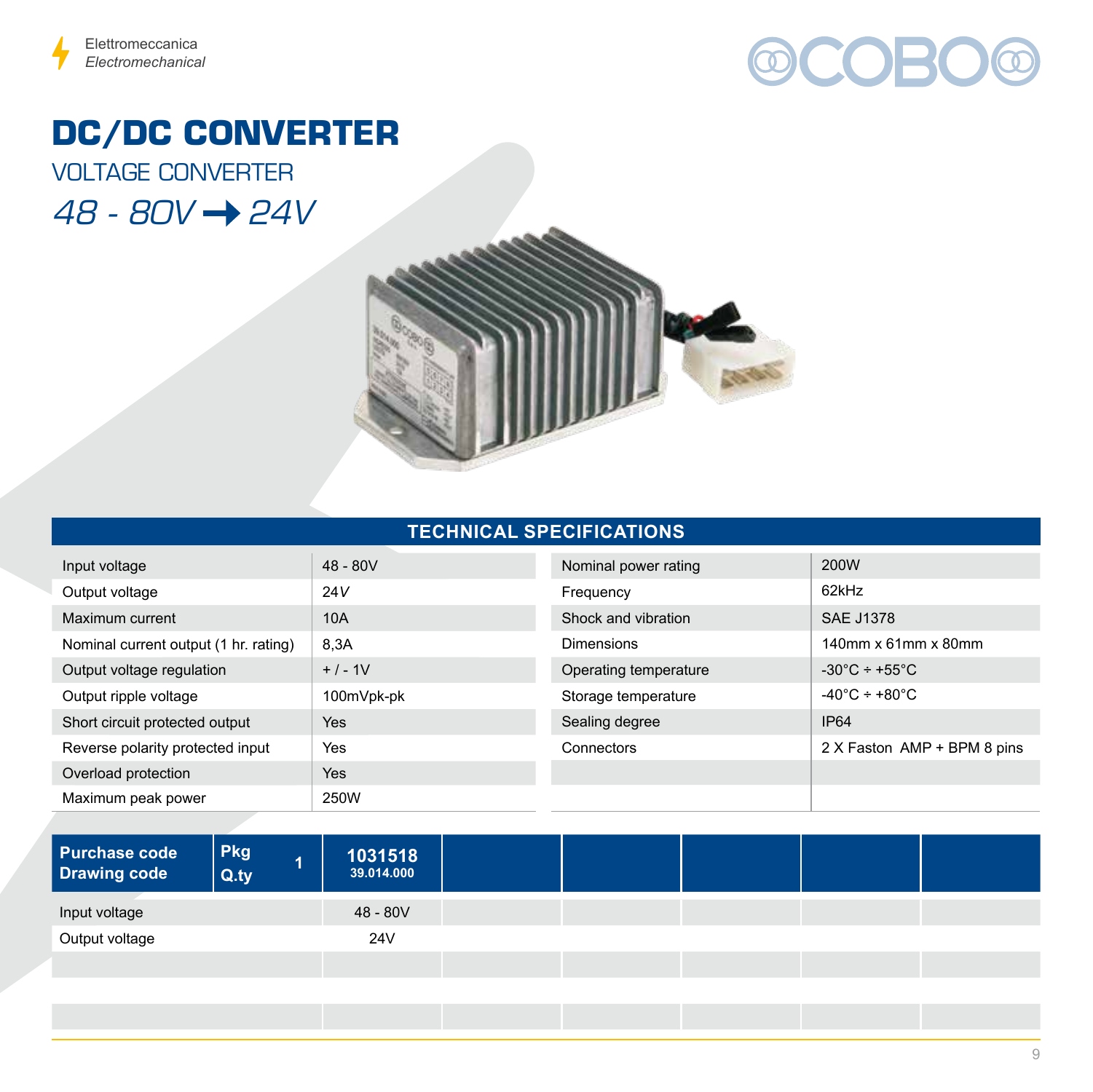



# **DC/DC CONVERTER** VOLTAGE CONVERTER *12V 24V*



| <b>TECHNICAL SPECIFICATIONS</b>     |                |                       |                                    |  |  |  |  |  |  |
|-------------------------------------|----------------|-----------------------|------------------------------------|--|--|--|--|--|--|
| Input voltage                       | $9 - 18V$      | Dimensions            | 160mm x 181mm x 88,5mm             |  |  |  |  |  |  |
| Output voltage                      | $27.5 - 28.5V$ | Operating temperature | $-30^{\circ}$ C ÷ +45 $^{\circ}$ C |  |  |  |  |  |  |
| Input current @ POUT 700W Vin 13,5V | 56V            | Sealing degree        | IP66                               |  |  |  |  |  |  |
| Maximum peak power                  | 750W           | Connector             | DEUTSCH 4 pins                     |  |  |  |  |  |  |
| Nominal power rating                | 700W           |                       |                                    |  |  |  |  |  |  |
| Frequency                           | 60kHz          |                       |                                    |  |  |  |  |  |  |
| Nominal input voltage               | 13,5V          |                       |                                    |  |  |  |  |  |  |
| Nominal output voltage (lin bus)    | $22 - 32V$     |                       |                                    |  |  |  |  |  |  |
| Output voltage regulation           | $+/-0.5V$      |                       |                                    |  |  |  |  |  |  |
| Output ripple voltage               | 50mVpk-pk      |                       |                                    |  |  |  |  |  |  |

| <b>Purchase code</b><br><b>Drawing code</b> | Pkg<br>Q.ty | 1031505<br>39.0028.0000 |  |  |  |
|---------------------------------------------|-------------|-------------------------|--|--|--|
| Input voltage                               |             | $9 - 18V$               |  |  |  |
| Output voltage                              |             | $27,5 - 28,5V$          |  |  |  |
|                                             |             |                         |  |  |  |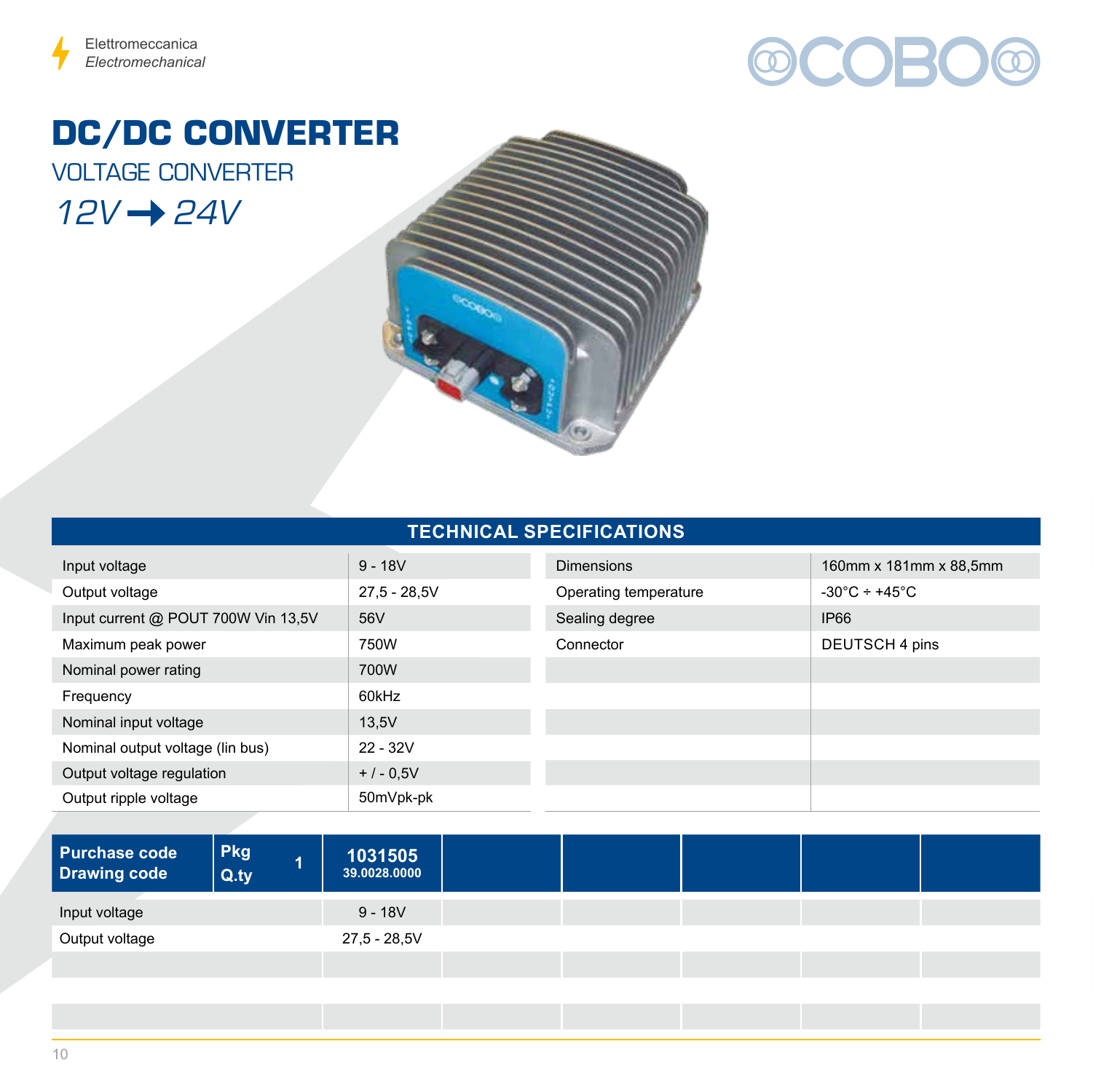



# **DC/DC CONVERTER** VOLTAGE CONVERTER *48V 12V 24V 12V*



| <b>TECHNICAL SPECIFICATIONS</b>   |            |                                |                                    |  |  |  |  |  |
|-----------------------------------|------------|--------------------------------|------------------------------------|--|--|--|--|--|
| Maximum current output            | 14,5A      | Frequency                      | 64kHz                              |  |  |  |  |  |
| Nominal current output            | 12.5A      | Shock and vibration            | <b>SAE J1378</b>                   |  |  |  |  |  |
| Output voltage regulation         | $+$ / - 1V | <b>Dimensions</b>              | 180mm x 88,5mm x 160mm             |  |  |  |  |  |
| Output ripple voltage             | 100mVpk-pk | Operating temperature          | $-30^{\circ}$ C ÷ +45 $^{\circ}$ C |  |  |  |  |  |
| Short circuit protected output    | <b>Yes</b> | Storage temperature            | $-40^{\circ}$ C ÷ +70 $^{\circ}$ C |  |  |  |  |  |
| Reverse polarity protected input  | Yes        | Sealing degree                 | IP <sub>65</sub>                   |  |  |  |  |  |
| Overload protection               | <b>Yes</b> | Electronmagnetic compatibility | 61000-6-3 for emission             |  |  |  |  |  |
| Maximum peak power                | 350W       | (EMC)                          | 61000-6-2 for immunity             |  |  |  |  |  |
| Input/output isolation (1000vrms) | Yes        | Connector                      | DEUTSCH 4 pins                     |  |  |  |  |  |
| Nominal power rating              | 300W       |                                |                                    |  |  |  |  |  |

| <b>Purchase code</b><br><b>Drawing code</b> | <b>Pkg</b><br>$Q_{\text{y}}$ | 1031501<br>39.0022.0000 | 1031502<br>39.0023.0000 | 1031503<br>39.0026.0000 | 1031504<br>39.0027.0000 |  |
|---------------------------------------------|------------------------------|-------------------------|-------------------------|-------------------------|-------------------------|--|
| Input voltage                               |                              | 48V                     | 48V                     | <b>24V</b>              | <b>24V</b>              |  |
| Output voltage                              |                              | 12V                     | 12V                     | 12V                     | 12V                     |  |
| Load sharing (max 5 units)                  |                              |                         | X                       |                         | Χ                       |  |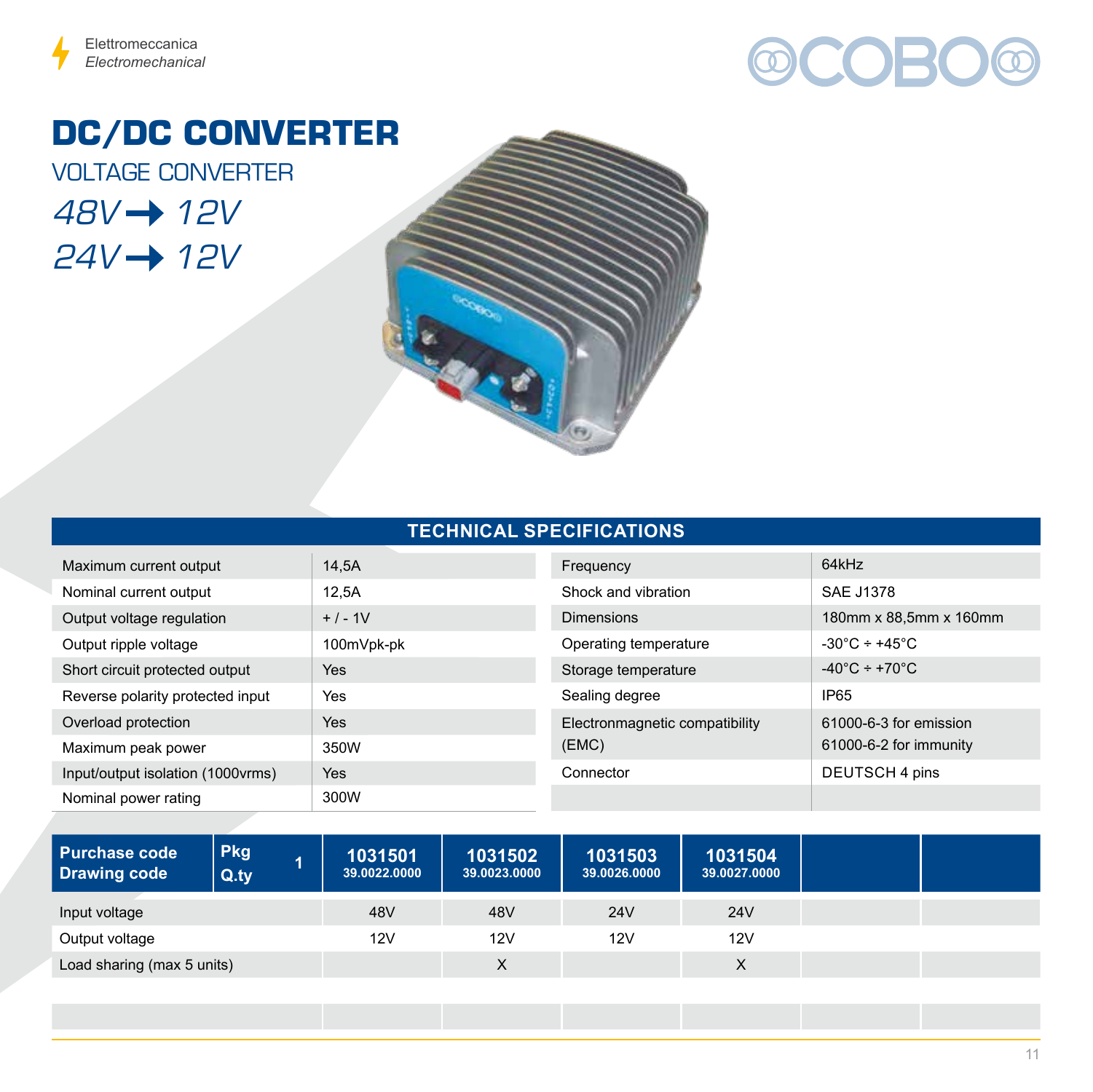

**THOR 2**

INVERTER

# @COBO@



| <b>TECHNICAL SPECIFICATIONS</b> |                                    |                   |                       |  |  |  |  |  |
|---------------------------------|------------------------------------|-------------------|-----------------------|--|--|--|--|--|
| Digital input                   | 10                                 | Sealing degree    | IP54                  |  |  |  |  |  |
| Analog input                    | $\overline{2}$                     | <b>Dimensions</b> | 230mm x 200mm x 140mm |  |  |  |  |  |
| Power output                    | $\overline{2}$                     | Connector         | AMPSEAL 23 pins       |  |  |  |  |  |
| Led output                      | $\overline{\phantom{0}}$           |                   |                       |  |  |  |  |  |
| Encoder output                  | $\overline{\phantom{a}}$           |                   |                       |  |  |  |  |  |
| Encoder type                    | Open collector or differential     |                   |                       |  |  |  |  |  |
| Motor thermal input             |                                    |                   |                       |  |  |  |  |  |
| Switching frequency             | 8kHz                               |                   |                       |  |  |  |  |  |
| Regulation                      | EN1175-1:1998                      |                   |                       |  |  |  |  |  |
| Operating temperature           | $-40^{\circ}$ C ÷ +40 $^{\circ}$ C |                   |                       |  |  |  |  |  |

| <b>Purchase code</b><br>Drawing code | <b>Pkg</b><br>Q.ty | 1031524<br>40.0007.0000 | 1031525<br>40.0008.0000 | 1031526<br>40.0009.0000  | 1031527<br>40.0010.0000 |  |
|--------------------------------------|--------------------|-------------------------|-------------------------|--------------------------|-------------------------|--|
| <b>Battery voltage</b>               |                    | 48V                     | 80V                     | 48V                      | 48V                     |  |
| Nominal current (1h) [Arms]          |                    | 180                     | 160                     | 160                      |                         |  |
| Max current (1h) [Arms]              |                    | 450<br>(3 min)          | 350<br>(3 min)          | 350<br>$(3 \text{ min})$ | 200<br>(3 min)          |  |
| Encoder open collector               |                    | x                       | x                       | x                        | X                       |  |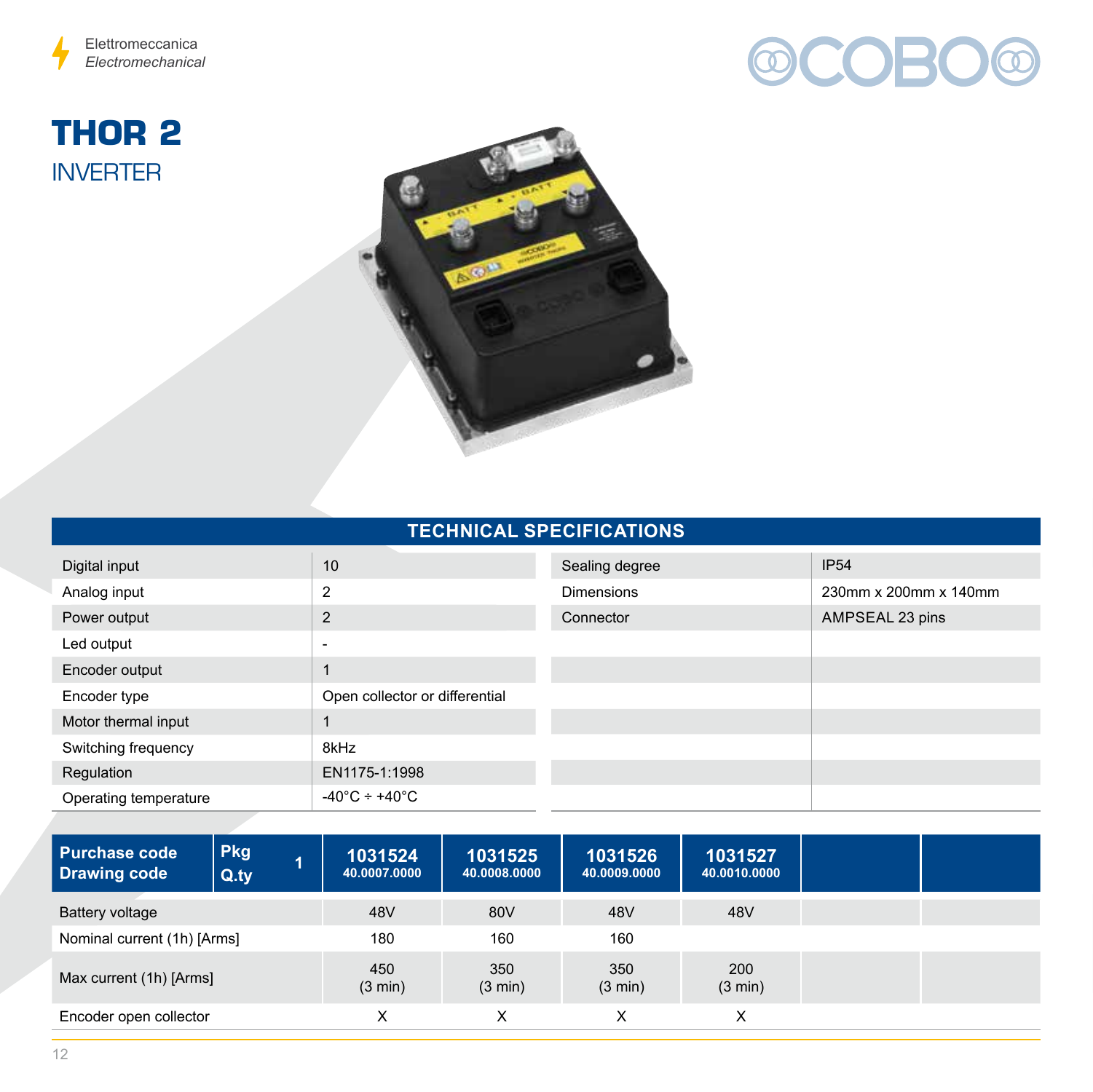

## **Traction Controller TC – S** INVERTER



| <b>TECHNICAL SPECIFICATIONS</b> |                                    |                   |                      |  |  |  |  |  |
|---------------------------------|------------------------------------|-------------------|----------------------|--|--|--|--|--|
| Digital input                   | $\overline{7}$                     | Sealing degree    | IP <sub>65</sub>     |  |  |  |  |  |
| Analog input                    | 3                                  | Interface         | CAN                  |  |  |  |  |  |
| Power output (contactor)        | 3                                  | <b>Dimensions</b> | 160mm x 200mm x 75mm |  |  |  |  |  |
| Digital outputs                 |                                    | Connector         | AMPSEAL 35 pins      |  |  |  |  |  |
| Encoder type                    | Sin/cos or incremental             |                   |                      |  |  |  |  |  |
| Motor thermal input             |                                    |                   |                      |  |  |  |  |  |
| Switching frequency             | 8kHz                               |                   |                      |  |  |  |  |  |
| Motor frequency (max)           | 16KHz                              |                   |                      |  |  |  |  |  |
| Regulation                      | EN12895 - EN1175                   |                   |                      |  |  |  |  |  |
| Operating temperature           | $-30^{\circ}$ C ÷ +40 $^{\circ}$ C |                   |                      |  |  |  |  |  |

| <b>Purchase code</b><br>Drawing code | <b>Pkg</b><br>Q.ty | 1093253<br>40.0036.0000 | 1093256<br>40.0039.0000 | 1093435<br>40.0043.0000 | 1093438<br>40.0046.0000 |
|--------------------------------------|--------------------|-------------------------|-------------------------|-------------------------|-------------------------|
| Battery voltage                      |                    | $24 \div 48V$           | $60 \div 96V$           | $24 \div 48V$           | $60 \div 96V$           |
| Nominal current                      |                    | 130A                    | 75A                     | 130A                    | 75A                     |
| Peak current (2 min)                 |                    | 250A                    | 140A                    | 250A                    | 140A                    |
| Type of motor                        |                    | 3 phase AC motor        | 3 phase AC motor        | <b>PMS</b> motor        | PMS motor               |
|                                      |                    |                         |                         |                         |                         |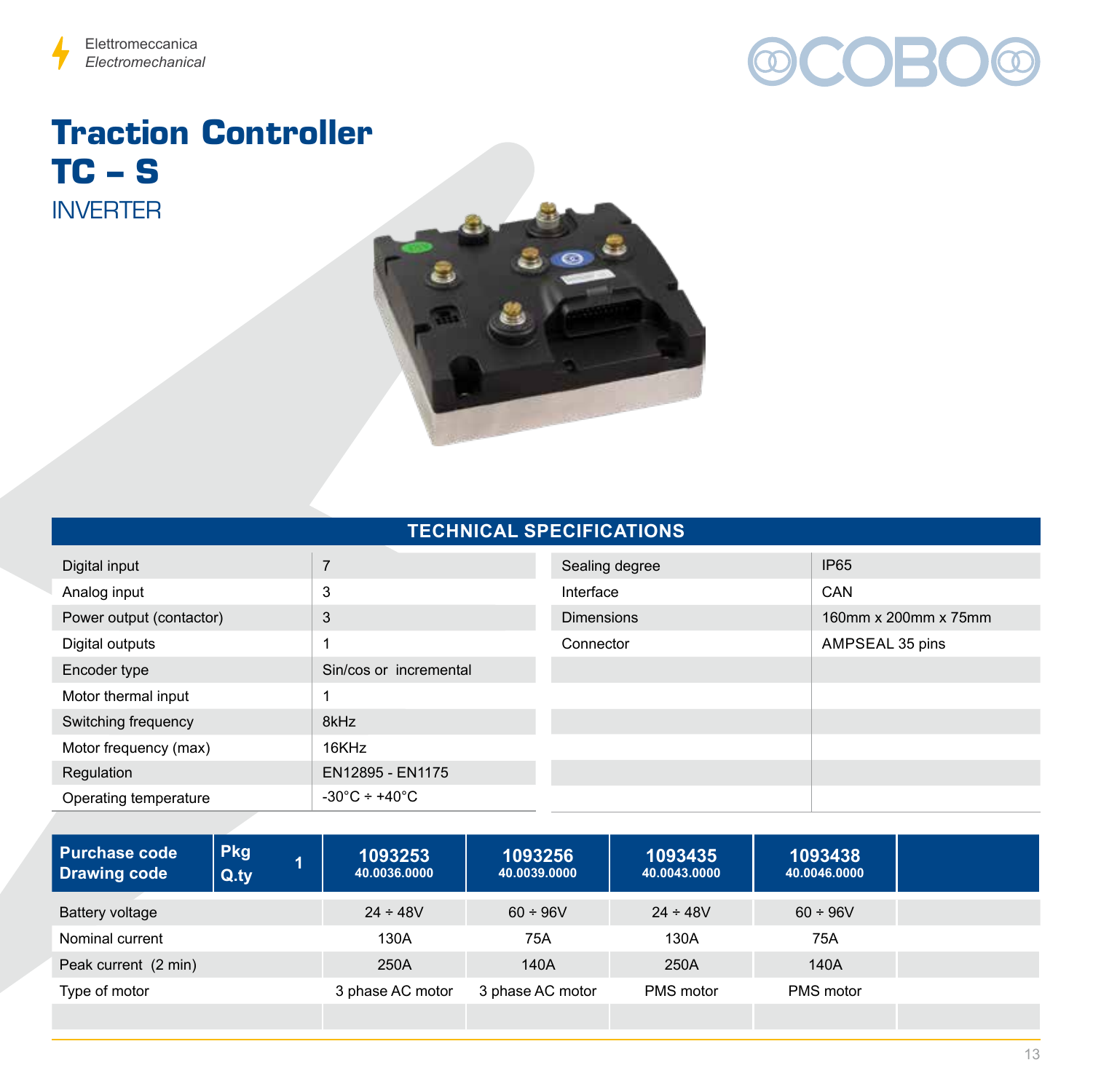

### **Traction Controller TC – M** INVERTER



| <b>TECHNICAL SPECIFICATIONS</b> |                                    |                   |                      |  |  |  |  |  |
|---------------------------------|------------------------------------|-------------------|----------------------|--|--|--|--|--|
| Digital input                   | $\overline{7}$                     | Sealing degree    | IP <sub>65</sub>     |  |  |  |  |  |
| Analog input                    | 3                                  | Interface         | CAN                  |  |  |  |  |  |
| Power output (contactor)        | 3                                  | <b>Dimensions</b> | 200mm x 200mm x 75mm |  |  |  |  |  |
| Digital outputs                 |                                    | Connector         | AMPSEAL 35 pins      |  |  |  |  |  |
| Encoder type                    | Sin/cos or incremental             |                   |                      |  |  |  |  |  |
| Motor thermal input             |                                    |                   |                      |  |  |  |  |  |
| Switching frequency             | 8kHz                               |                   |                      |  |  |  |  |  |
| Motor frequency (max)           | 16KHz                              |                   |                      |  |  |  |  |  |
| Regulation                      | EN12895 - EN1175                   |                   |                      |  |  |  |  |  |
| Operating temperature           | $-30^{\circ}$ C ÷ +40 $^{\circ}$ C |                   |                      |  |  |  |  |  |

| <b>Purchase code</b><br><b>Drawing code</b> | <b>Pkg</b><br>Q.ty | 1093254<br>40.0037.0000 | 1093257<br>40.0040.0000 | 1093436<br>40.0044.0000 | 1093439<br>40.0047.0000 |
|---------------------------------------------|--------------------|-------------------------|-------------------------|-------------------------|-------------------------|
| <b>Battery voltage</b>                      |                    | $24 \div 48V$           | $60 \div 96V$           | $24 \div 48V$           | $60 \div 96V$           |
| Nominal current                             |                    | 230A                    | 140A                    | 230A                    | 140A                    |
| Peak current (2 min)                        |                    | 450A                    | 270A                    | 450A                    | 270A                    |
| Type of motor                               |                    | 3 phase AC motor        | 3 phase AC motor        | <b>PMS</b> motor        | PMS motor               |
|                                             |                    |                         |                         |                         |                         |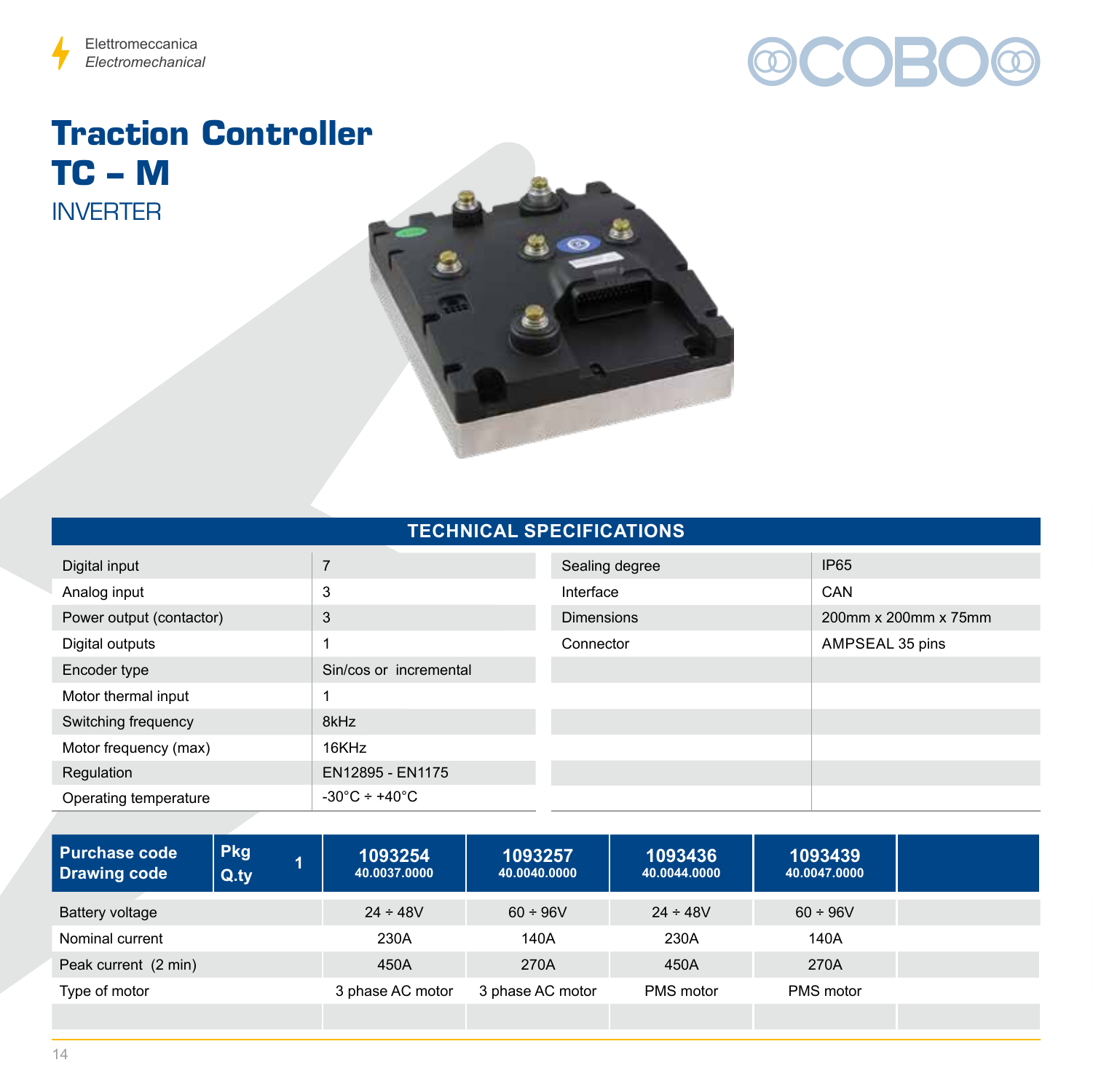

## **Traction Controller TC – M+** INVERTER



| <b>TECHNICAL SPECIFICATIONS</b> |                                    |                   |                      |  |  |  |  |  |  |  |  |  |
|---------------------------------|------------------------------------|-------------------|----------------------|--|--|--|--|--|--|--|--|--|
| Digital input                   | $\overline{7}$                     | Sealing degree    | <b>IP65</b>          |  |  |  |  |  |  |  |  |  |
| Analog input                    | 3                                  | Interface         | CAN                  |  |  |  |  |  |  |  |  |  |
| Power output (contactor)        | 3                                  | <b>Dimensions</b> | 250mm x 200mm x 75mm |  |  |  |  |  |  |  |  |  |
| Digital outputs                 |                                    | Connector         | AMPSEAL 35 pins      |  |  |  |  |  |  |  |  |  |
| Encoder type                    | Sin/cos or incremental             |                   |                      |  |  |  |  |  |  |  |  |  |
| Motor thermal input             |                                    |                   |                      |  |  |  |  |  |  |  |  |  |
| Switching frequency             | 8kHz                               |                   |                      |  |  |  |  |  |  |  |  |  |
| Motor frequency (max)           | 16KHz                              |                   |                      |  |  |  |  |  |  |  |  |  |
| Regulation                      | EN12895 - EN1175                   |                   |                      |  |  |  |  |  |  |  |  |  |
| Operating temperature           | $-30^{\circ}$ C ÷ +40 $^{\circ}$ C |                   |                      |  |  |  |  |  |  |  |  |  |

| <b>Purchase code</b><br>Drawing code | <b>Pkg</b><br>Q.ty |      | 1093255<br>40.0038.0000 | 1093258<br>40.0041.0000 | 1093437<br>40.0045.0000 | 1093440<br>40.0048.0000 |
|--------------------------------------|--------------------|------|-------------------------|-------------------------|-------------------------|-------------------------|
| Battery voltage                      |                    |      | $24 \div 48V$           | $60 \div 96V$           | $24 \div 48V$           | $60 \div 96V$           |
| Nominal current                      |                    | 330A | 230A                    | 330A                    | 230A                    |                         |
| Peak current (2 min)                 |                    |      | 600A                    | 450A                    | 600A                    | 450A                    |
| Type of motor                        |                    |      | 3 phase AC motor        | 3 phase AC motor        | <b>PMS</b> motor        | PMS motor               |
|                                      |                    |      |                         |                         |                         |                         |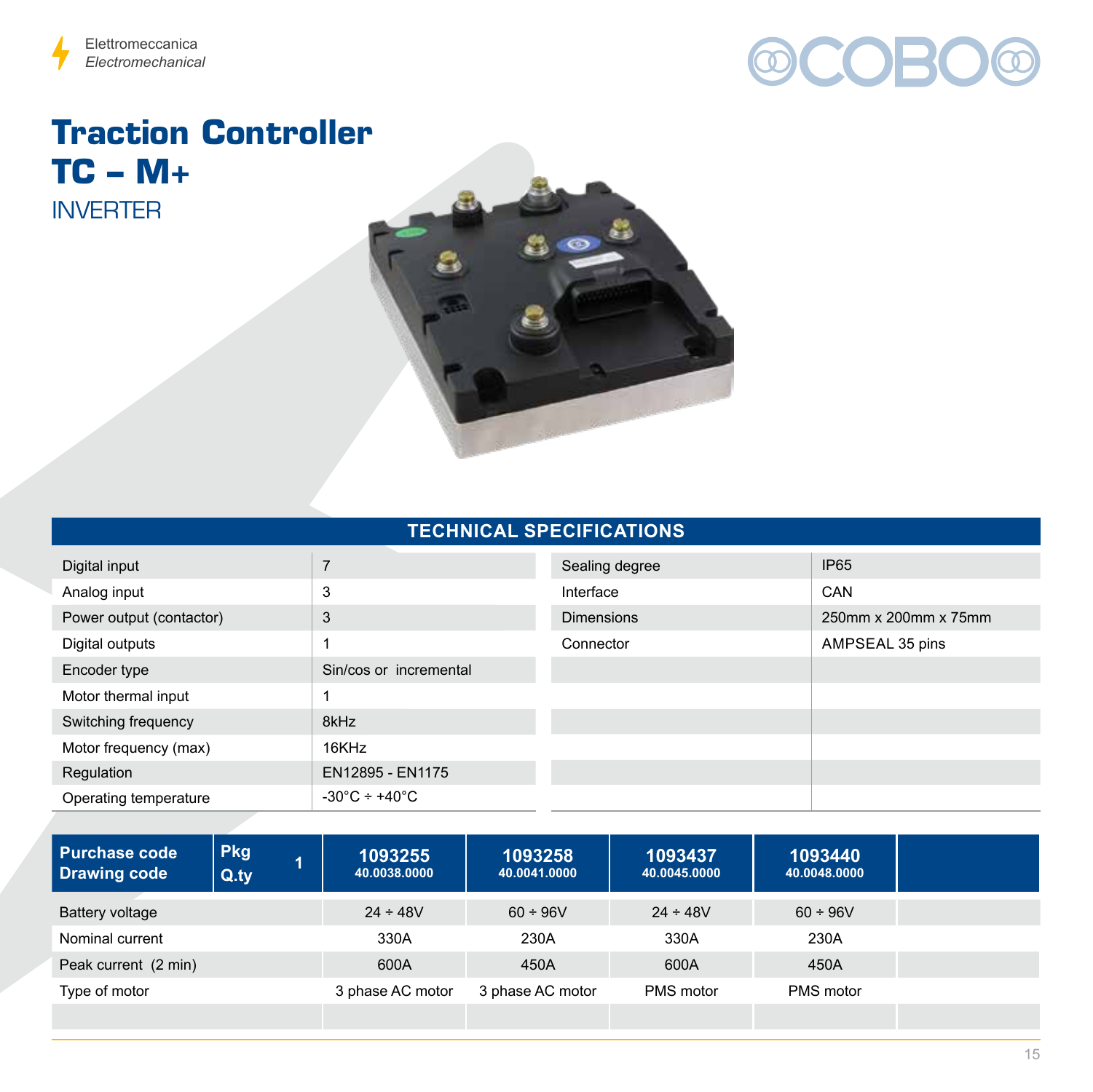# @COBO@

## **Traction Controller TC – L** INVERTER



| <b>TECHNICAL SPECIFICATIONS</b> |                                    |                   |                      |  |  |  |  |  |  |  |  |  |
|---------------------------------|------------------------------------|-------------------|----------------------|--|--|--|--|--|--|--|--|--|
| Digital input                   | 7                                  | Sealing degree    | <b>IP65</b>          |  |  |  |  |  |  |  |  |  |
| Analog input                    | 3                                  | Interface         | CAN                  |  |  |  |  |  |  |  |  |  |
| Power output (contactor)        | 3                                  | <b>Dimensions</b> | 320mm x 200mm x 75mm |  |  |  |  |  |  |  |  |  |
| Digital outputs                 |                                    | Connector         | AMPSEAL 35 pins      |  |  |  |  |  |  |  |  |  |
| Encoder type                    | Sin/cos or incremental             |                   |                      |  |  |  |  |  |  |  |  |  |
| Motor thermal input             | 1                                  |                   |                      |  |  |  |  |  |  |  |  |  |
| Switching frequency             | 8kHz                               |                   |                      |  |  |  |  |  |  |  |  |  |
| Motor frequency (max)           | 16KHz                              |                   |                      |  |  |  |  |  |  |  |  |  |
| Regulation                      | EN12895 - EN1175                   |                   |                      |  |  |  |  |  |  |  |  |  |
| Operating temperature           | $-30^{\circ}$ C ÷ +40 $^{\circ}$ C |                   |                      |  |  |  |  |  |  |  |  |  |

| <b>Purchase code</b><br><b>Drawing code</b> | <b>Pkg</b><br>Q.ty | 1093259<br>40.0042.0000 | 1093441<br>40.0049.0000 |  |  |
|---------------------------------------------|--------------------|-------------------------|-------------------------|--|--|
| <b>Battery voltage</b>                      |                    | $60 \div 96V$           | $60 \div 96V$           |  |  |
| Nominal current                             |                    | 300A                    | 300A                    |  |  |
| Peak current (2 min)                        |                    | 600A                    | 600A                    |  |  |
| Type of motor                               |                    | 3 phase AC motor        | PMS motor               |  |  |
|                                             |                    |                         |                         |  |  |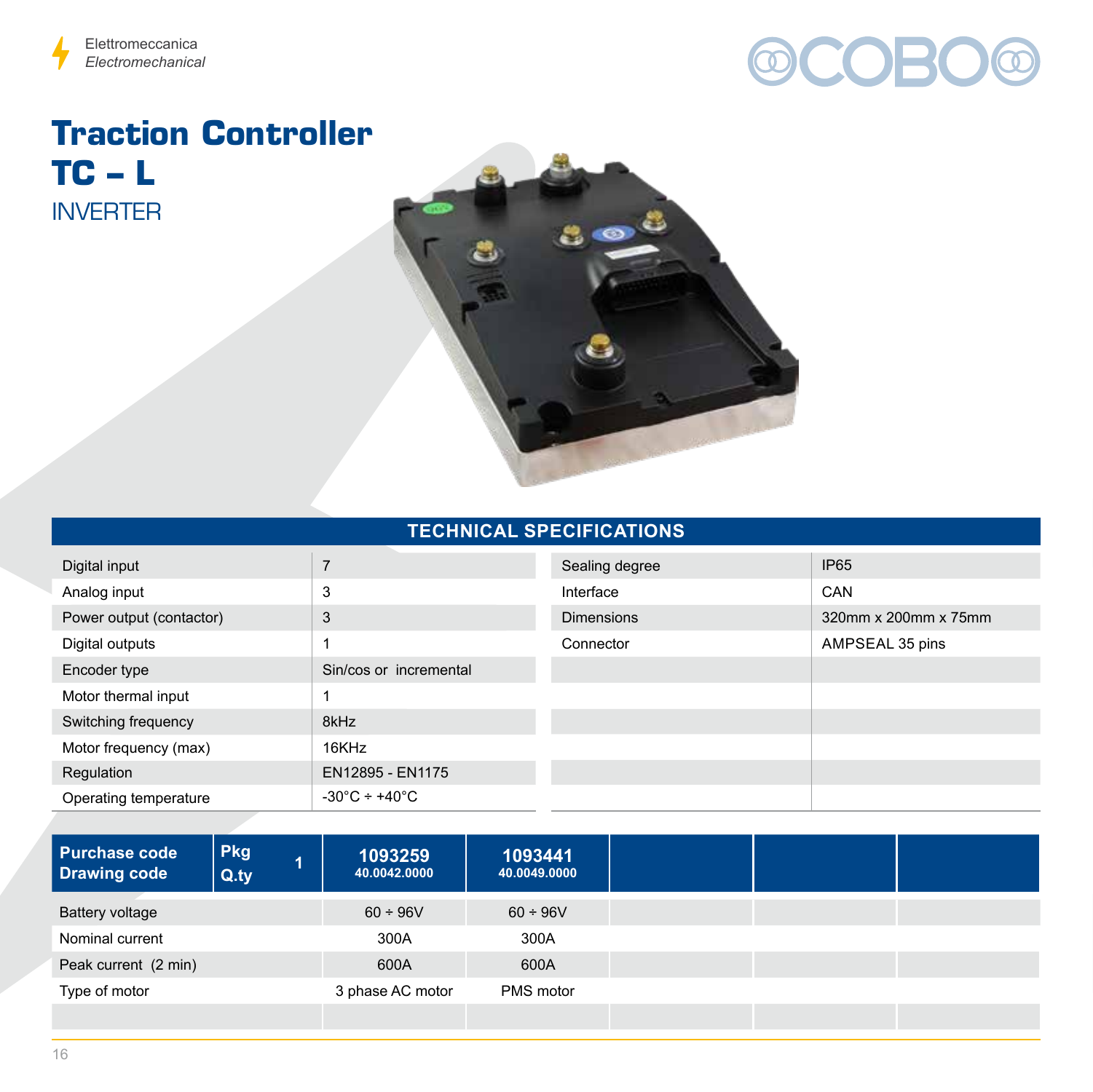# **@COBO@**

## **Traction Module TM 1+ / TM 3 CHOPPER**



| <b>TECHNICAL SPECIFICATIONS</b> |                                    |  |  |  |  |  |  |  |  |  |  |  |
|---------------------------------|------------------------------------|--|--|--|--|--|--|--|--|--|--|--|
| Power supply                    | <b>24V</b>                         |  |  |  |  |  |  |  |  |  |  |  |
| Regulation                      | EN1175-1:1998                      |  |  |  |  |  |  |  |  |  |  |  |
| Operating temperature           | $-40^{\circ}$ C ÷ +40 $^{\circ}$ C |  |  |  |  |  |  |  |  |  |  |  |
| Sealing degree                  | IP65                               |  |  |  |  |  |  |  |  |  |  |  |
| <b>Dimensions</b>               | 170mm x 201mm x 68mm               |  |  |  |  |  |  |  |  |  |  |  |
| Connector                       | AMPSEAL 26 pins                    |  |  |  |  |  |  |  |  |  |  |  |
|                                 |                                    |  |  |  |  |  |  |  |  |  |  |  |
|                                 |                                    |  |  |  |  |  |  |  |  |  |  |  |
|                                 |                                    |  |  |  |  |  |  |  |  |  |  |  |

| <b>Purchase code</b><br>Drawing code | <b>Pkg</b><br>Q.ty |              | $TM1+$ | 1091431<br>40.0032.0000 | TM <sub>3</sub>          | 1091432<br>40.0033.0000  |  |
|--------------------------------------|--------------------|--------------|--------|-------------------------|--------------------------|--------------------------|--|
| Power output                         |                    | 5            |        |                         |                          |                          |  |
| Battery voltage                      |                    | $14.5 - 32V$ |        | $14.5 - 32V$            |                          |                          |  |
| Pump nominal current (1h) [Arms]     |                    |              |        | 90                      |                          | 125                      |  |
| Traction nominal current (1h) [Arms] |                    |              |        | 70                      |                          | $\overline{\phantom{a}}$ |  |
| Pump max current (2 min) [Arms]      |                    | 200          |        | 275                     |                          |                          |  |
| Traction max current (2 min) [Arms]  |                    |              | 150    |                         | $\overline{\phantom{a}}$ |                          |  |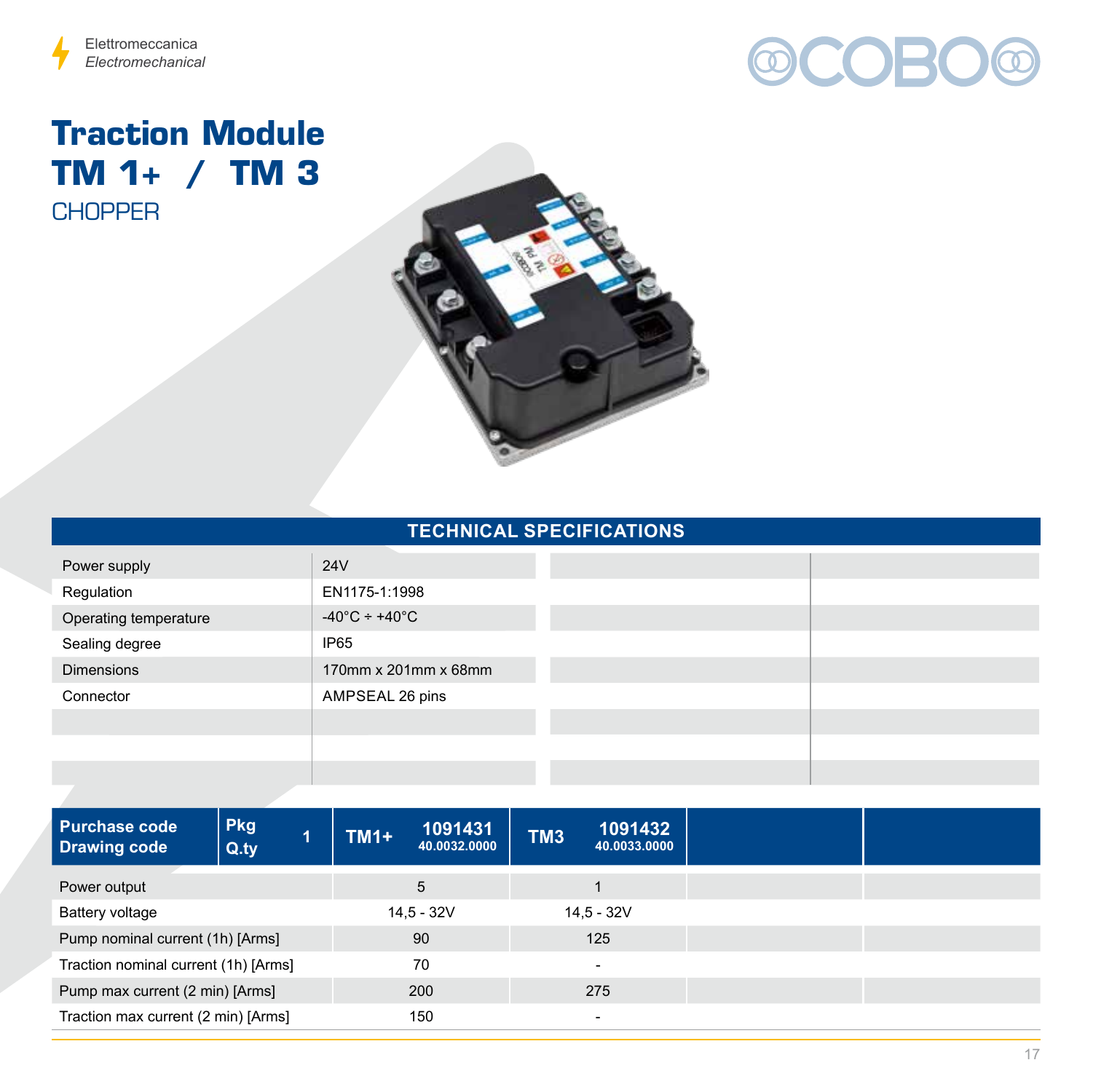# ©COBO©

## **Traction Module TM 2 CHOPPER**



|                       | <b>TECHNICAL SPECIFICATIONS</b>    |  |  |  |  |  |  |  |  |  |  |  |
|-----------------------|------------------------------------|--|--|--|--|--|--|--|--|--|--|--|
| Power supply          | <b>24V</b>                         |  |  |  |  |  |  |  |  |  |  |  |
| Regulation            | EN1175-1:1999                      |  |  |  |  |  |  |  |  |  |  |  |
| Operating temperature | $-40^{\circ}$ C ÷ +40 $^{\circ}$ C |  |  |  |  |  |  |  |  |  |  |  |
| Sealing degree        | IP <sub>65</sub>                   |  |  |  |  |  |  |  |  |  |  |  |
| <b>Dimensions</b>     | 177mm x 220mm x 68mm               |  |  |  |  |  |  |  |  |  |  |  |
| Connector             | AMPSEAL 26 pins                    |  |  |  |  |  |  |  |  |  |  |  |
|                       |                                    |  |  |  |  |  |  |  |  |  |  |  |
|                       |                                    |  |  |  |  |  |  |  |  |  |  |  |
|                       |                                    |  |  |  |  |  |  |  |  |  |  |  |

| <b>Purchase code</b><br><b>Drawing code</b> | <b>Pkg</b><br>Q.ty | 1091433<br>40.0034.0000 |  |  |  |
|---------------------------------------------|--------------------|-------------------------|--|--|--|
| Power output                                |                    | 5                       |  |  |  |
| Battery voltage                             |                    | 14,5 - 32V              |  |  |  |
| Pump nominal current (1h) [Arms]            |                    | 125                     |  |  |  |
| Traction nominal current (1h) [Arms]        |                    | 70                      |  |  |  |
| Pump max current (2 min) [Arms]             |                    | 275                     |  |  |  |
| Traction max current (2 min) [Arms]         |                    | 180                     |  |  |  |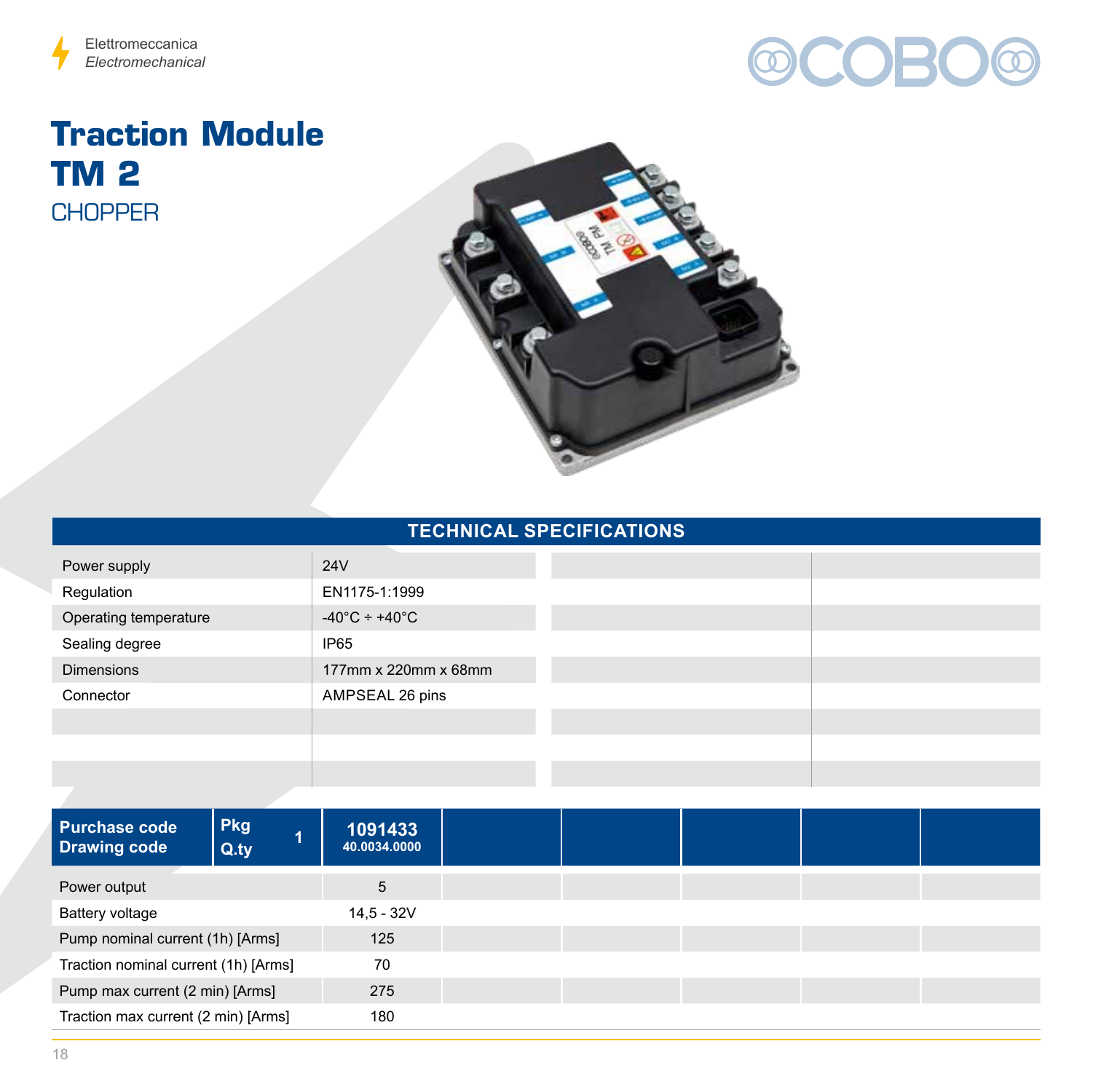



## Note / *Notes*